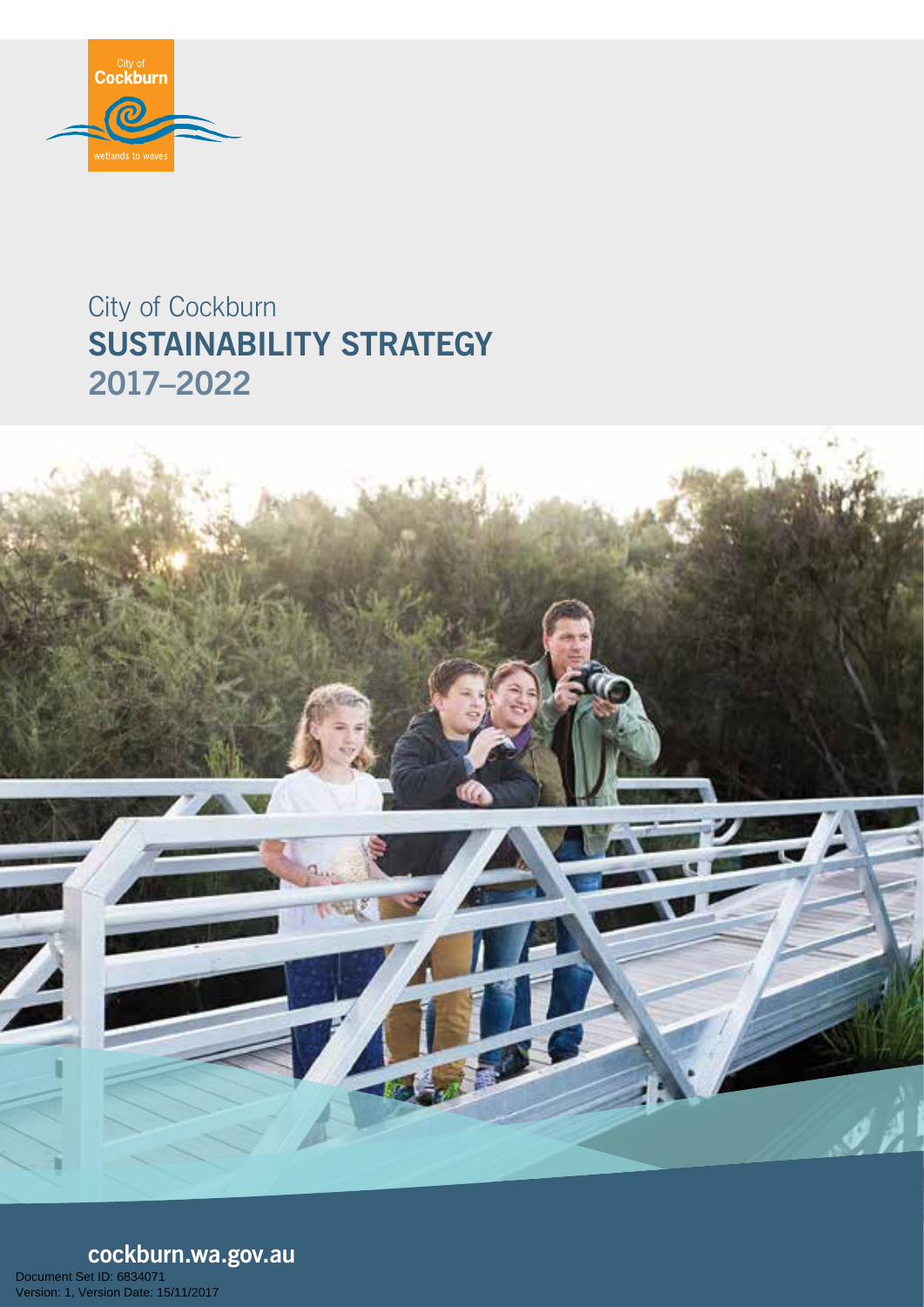Solar PV panels provide half the electricity for Cockburn ARC

糖调

**2**<br>Document Set ID: 6834071<br>Version: 1, Version Date: 15/11/2017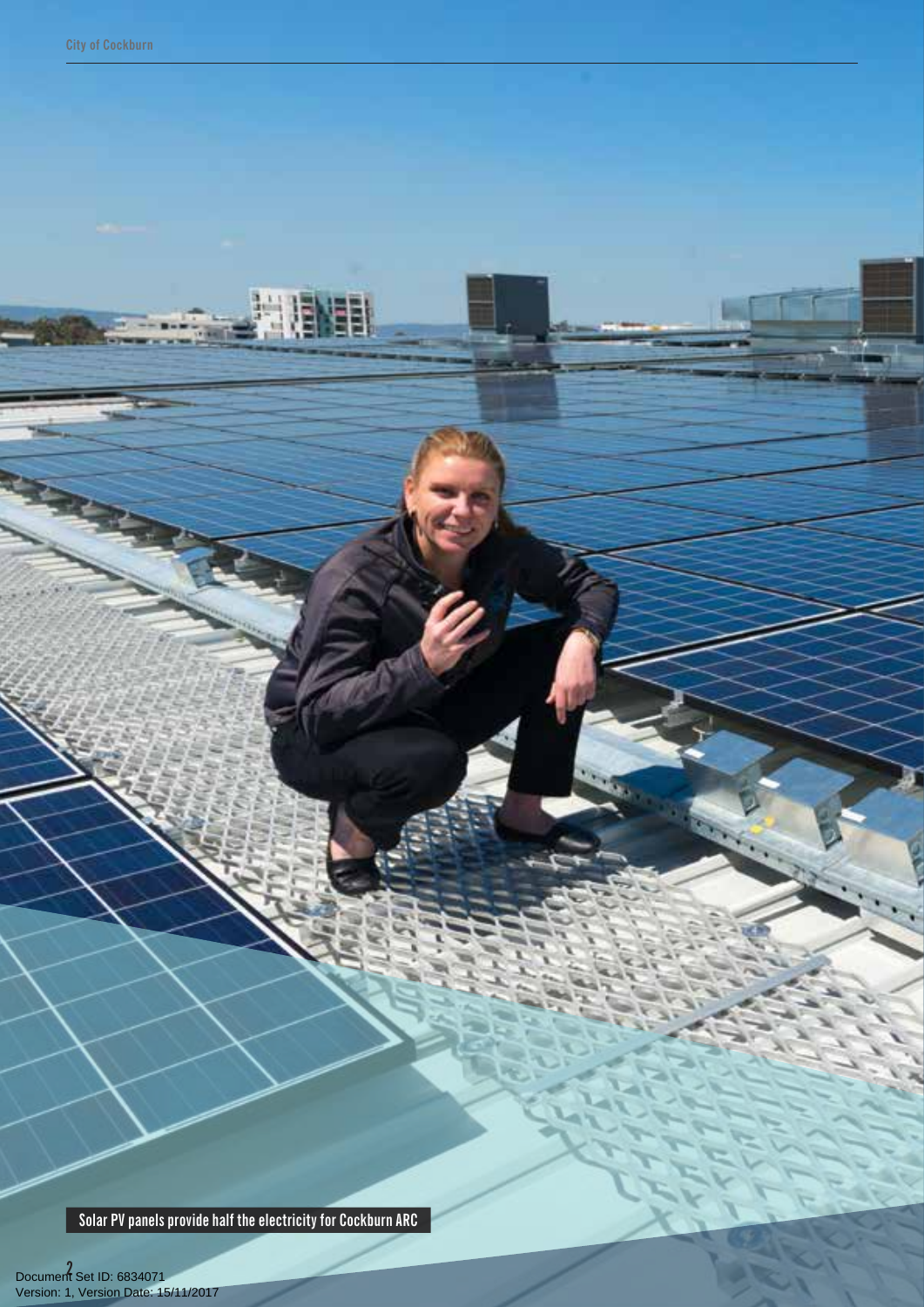# **CONTENTS**

| 02. OUR VALUES ENABLE OUR VISION  6  |  |
|--------------------------------------|--|
|                                      |  |
| 04. ACHIEVEMENTS TO DATE  10         |  |
| 05. GUIDING PRINCIPLES  11           |  |
| 06. STRATEGIC ALIGNMENT 12           |  |
| 07. HIGH LEVEL TARGETS  14           |  |
| 08. SUSTAINABILITY OBJECTIVES 16     |  |
| 09. INTEGRATED REPORTING PLATFORM 20 |  |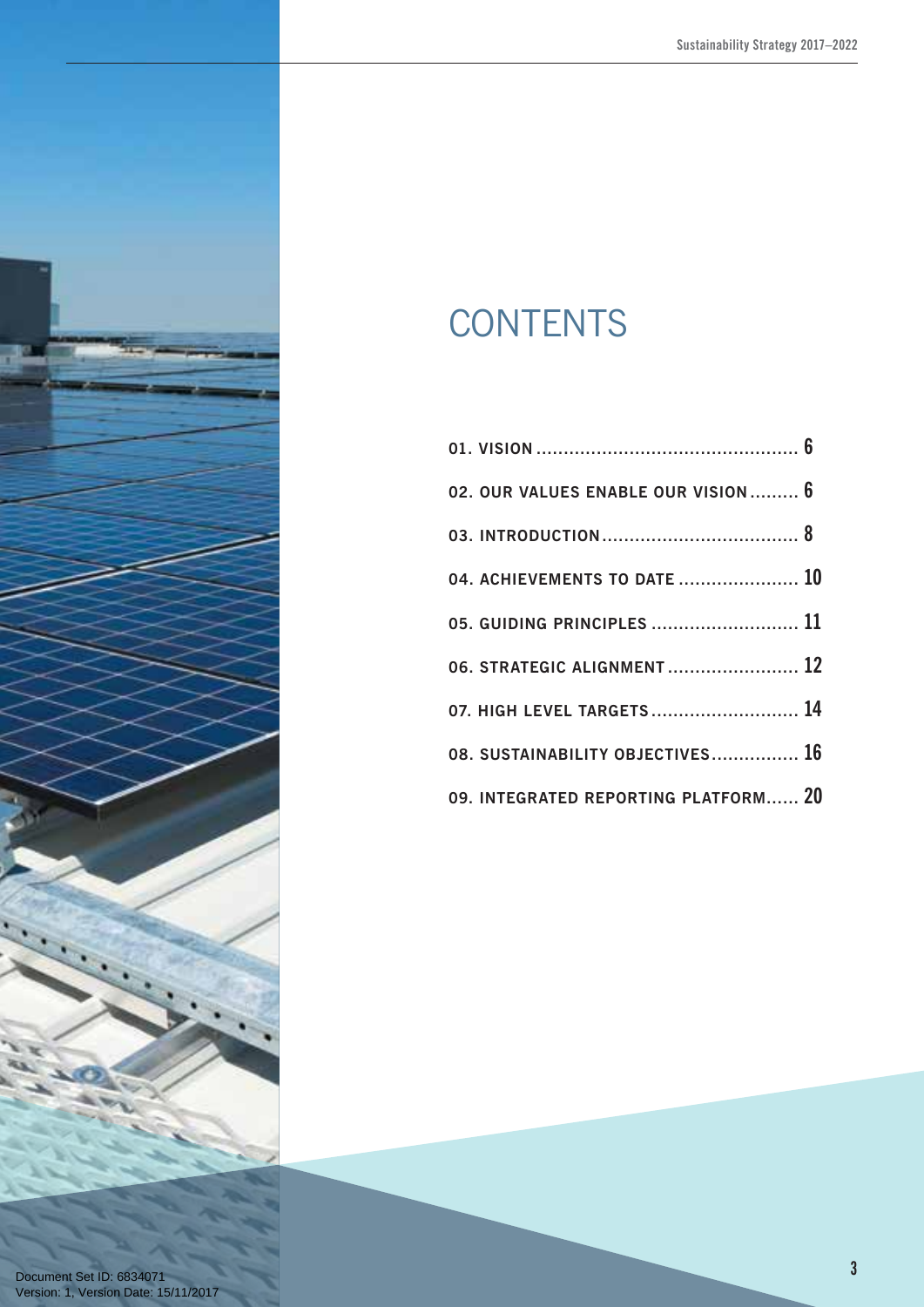#### **Executive Summary**

Sustainability is a key strategic value for the City of Cockburn, embedded in the culture of our organisation and considered a key principle of responsible decisionmaking at all levels. It acknowledges that embedding sustainability in decision-making is core business for local government and makes good economic sense, leading to more resilient and regenerative cities.

#### **The City of Cockburn defines sustainability as: Pursuing governance excellence to meet the needs of current and future generations through integration of the environment, society, economy.**

This Strategy clearly defines the City's commitments on sustainability, and embeds them in a broader reporting framework, with reference to key polices and strategic documents. This integrated reporting framework incorporates the City's Sustainability Policy, Strategy, Action Plan and State of Sustainability Report.

At the heart of this strategy are six guiding policy principles which support Council's definition of sustainability and its aspirations to achieve best practice. These decision-making drivers enable council to realise the social, environmental and economic dividends that sustainability presents.

The City's guiding principles on sustainability, as outlined in SC37 Sustainability Policy are:

- 1. Integrated decision-making.
- 2. Provide for equity within and between generations.
- 3. Conserve biological diversity and ecological integrity.
- 4. Act cautiously when there is a risk of serious or irreversible impacts on the environment or the community.
- 5. Recognise dimensions beyond our borders while concentrating on issues we can influence.
- 6. Provide for broad public involvement on issues that affect the community.

The Strategy specifically references the Strategic Community Plan's theme of Economic, Social & Environmental Responsibility: enabling a sustainable future economically, socially and environmentally; including business activity, job opportunities and sustainable use of resources.

It also identifies 16 sustainability related objectives from the Strategic Community Plan. These objectives underpin the Sustainability Action Plan and are accompanied by high level targets, which make strong commitments across all business areas; from reduced waste, water, energy and carbon emissions to increases in biodiversity, ecological services value, liveability and social capital.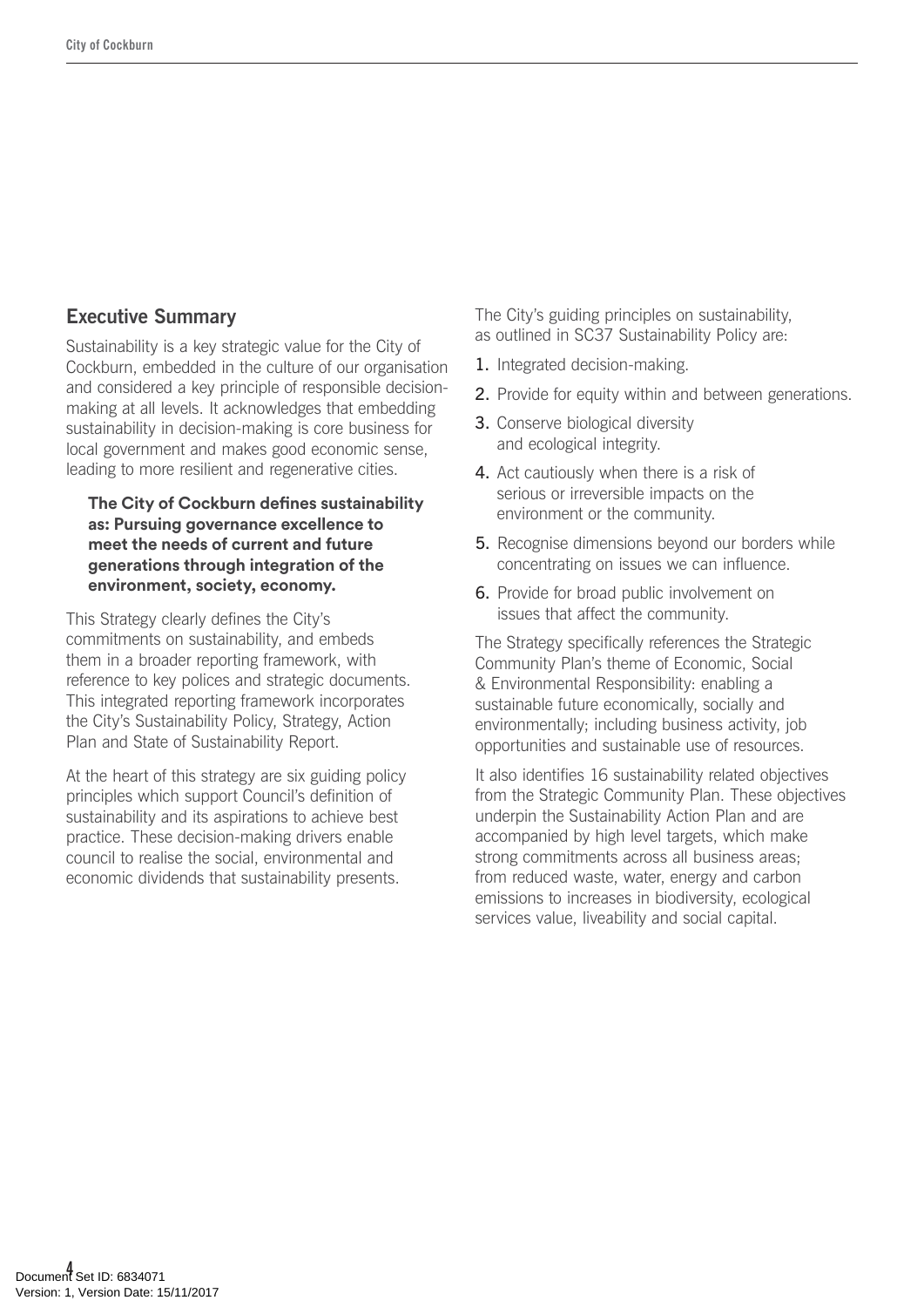### **Summary of Sustainability Objectives as outlined in the Strategic Community Plan**

| Governance         | Provide for community facilities and civic infrastructure in a planned and sustainable<br>manner, including administration, operations and waste management |
|--------------------|-------------------------------------------------------------------------------------------------------------------------------------------------------------|
|                    | Identify gaps and take action to extend the coverage of<br>the cycle way, footpath and trail networks                                                       |
|                    | Advocate for improvements to public transport, especially bus transport                                                                                     |
|                    |                                                                                                                                                             |
|                    | Sustainably manage our environment by protecting, managing and enhancing<br>our unique natural resources and minimising risks to human health               |
|                    | Improve the appearance of streetscapes, especially with trees suitable for shade                                                                            |
| <b>Environment</b> | Improve water efficiency, energy efficiency and waste management within<br>the City's buildings and facilities and more broadly in our community            |
|                    | Further develop adaptation actions including planning; infrastructure and ecological<br>management to reduce adverse outcomes arising from climate change.  |
|                    |                                                                                                                                                             |
|                    |                                                                                                                                                             |
|                    | Continue to recognise and celebrate the significance of cultural, social and<br>built heritage including local indigenous and multicultural groups          |
|                    | Continue revitalisation of older urban areas to cater for population growth<br>and take account of social changes such as changing household types          |
| <b>Society</b>     | Listen to and engage with our residents, business community<br>and ratepayers with greater use of social media                                              |
|                    | Ensure growing high density living is balanced with the<br>provision of open space and social spaces.                                                       |
|                    |                                                                                                                                                             |
|                    | Strengthen our regional collaboration to achieve sustainable economic outcomes.                                                                             |
|                    | Ensure advocacy for funding and promote a unified position on regional strategic projects                                                                   |
|                    | Create opportunities for community, business and industry to establish and thrive                                                                           |
| <b>Economy</b>     | Increase local employment and career opportunities<br>across a range of different employment areas                                                          |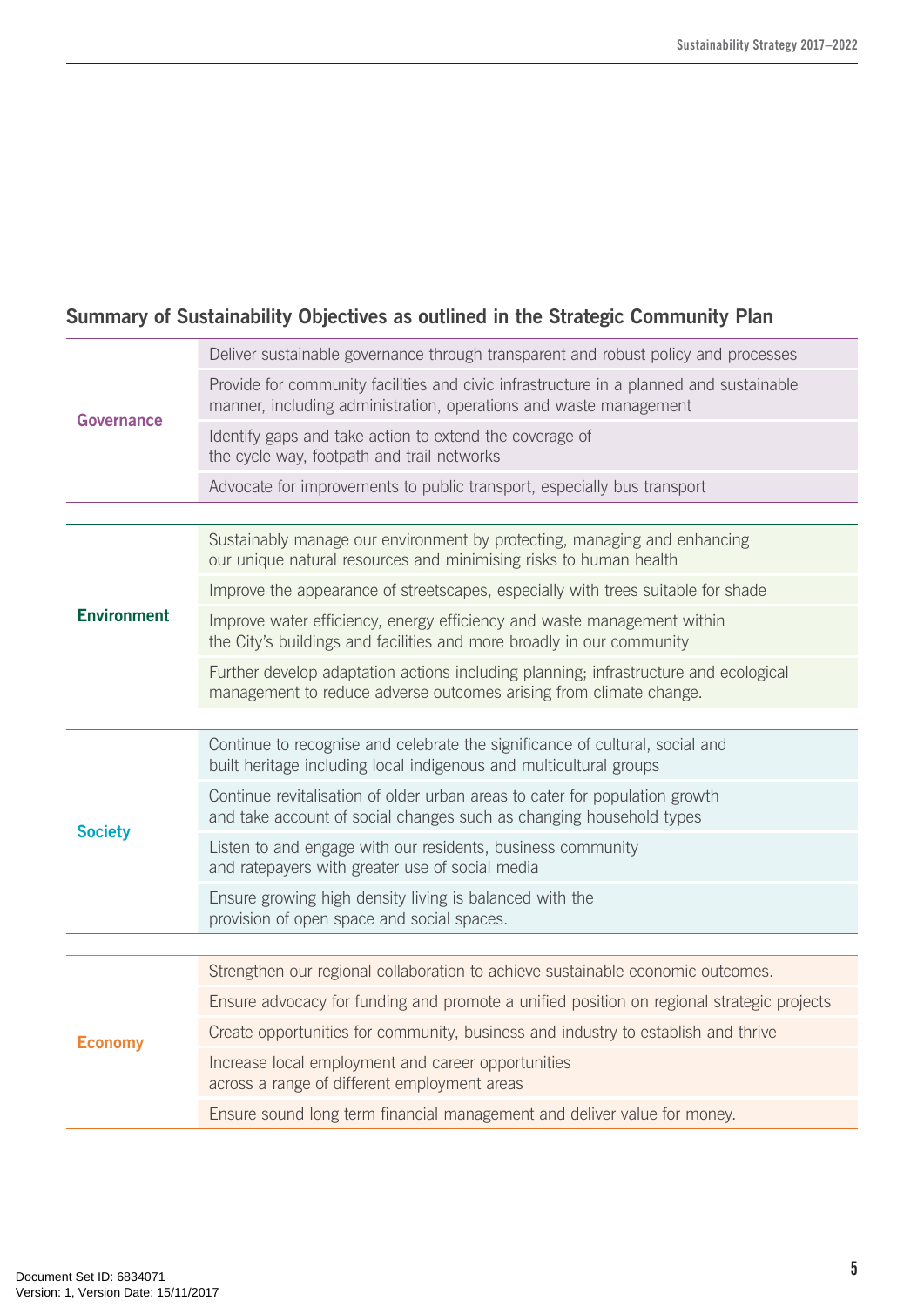### <span id="page-5-0"></span>01. VISION

The City of Cockburn strives towards best practice in sustainability.

We make a commitment to ensuring that the decisions we make today enable our community and the society beyond our borders, to thrive into the future.

We aim to protect, conserve and improve our urban and natural environment; so that we might leave this place more liveable, more resilient and more beautiful than we found it.

### 02 OUR VALUES ENABLE OUR VISION

Sustainability is one of the City of Cockburn's core values. We seek to have all employees think and act with sustainability at the forefront of their decision-making. These values influence our workforce culture and assist our staff to deliver quality customer service.

#### **City of Cockburn Values**

- » **Accountability**
- » **Customer service**
- » **Sustainability**
- » **Excellence**
- » **Safety**

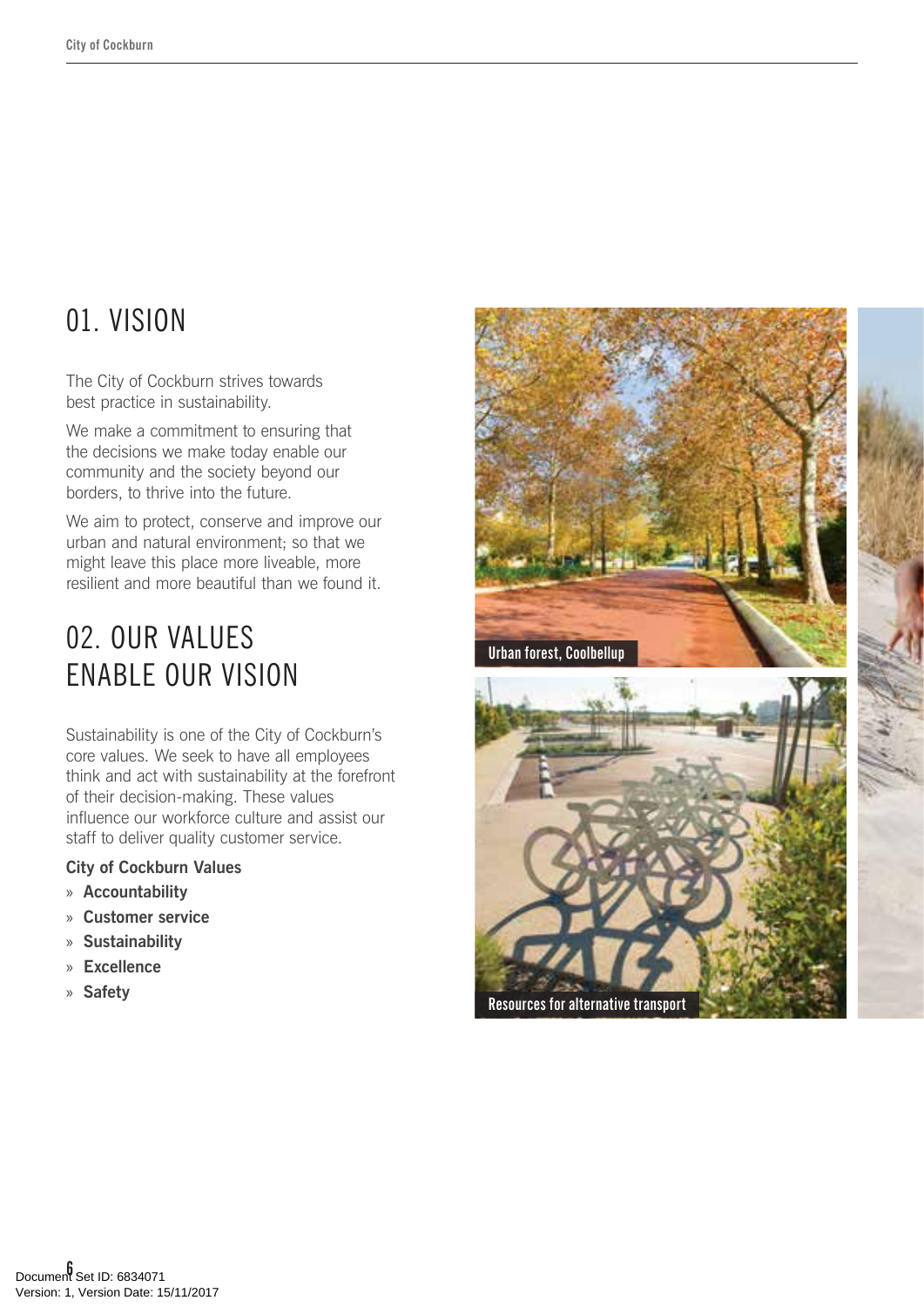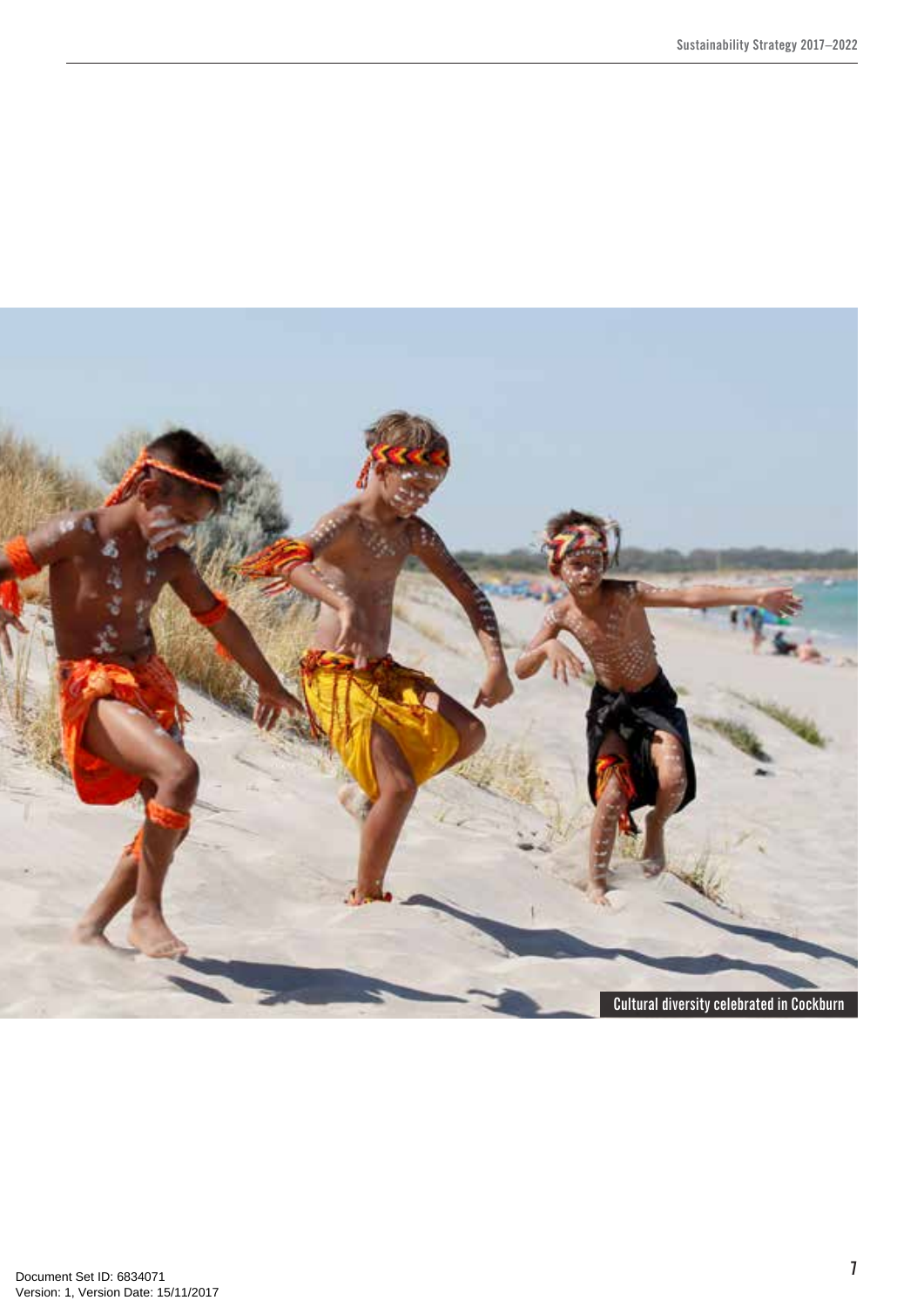BYO bag and cup, Port Coogee



### <span id="page-7-0"></span>03. INTRODUCTION

The City of Cockburn's definition of sustainability is drawn from the 'quadruple bottom line' approach to sustainable development:

#### **Pursuing governance excellence to meet the needs of current and future generations through integration of the environment, society, economy.**

This recognises that local governments have a key role to play in sustainable development as stated in the Local Government Act 1995 S1.3 (3).

**In carrying out its functions a local government is to use its best endeavours to meet the needs of current and future generations through integration of environmental protection, social advancement and economic prosperity.'**

The purpose of this strategy is to support the City in achieving the outcomes articulated in the Strategic Community Plan 2016 – 2026 in an environmentally, economically and socially responsible manner by integrating the key sustainability objectives into an integrated reporting framework. This framework allows the City to clearly articulate its sustainability journey and highlights the effective work of Officers, Council and the Community.

Through this Strategy the City has set aspirational goals that require a process of continual improvement in the knowledge that business as usual is no longer an option.

Climate change, habitat destruction and overexploitation of natural resources such as forests and fisheries are now doing great harm to human health, wellbeing and livelihoods, especially among poorer communities. This threatens catastrophic damage for future generations. This strategy acknowledges the City's role in addressing these issues at a local level and more broadly as a community of leadership and influence.

**Document Set ID: 6834071** Version: 1, Version Date: 15/11/2017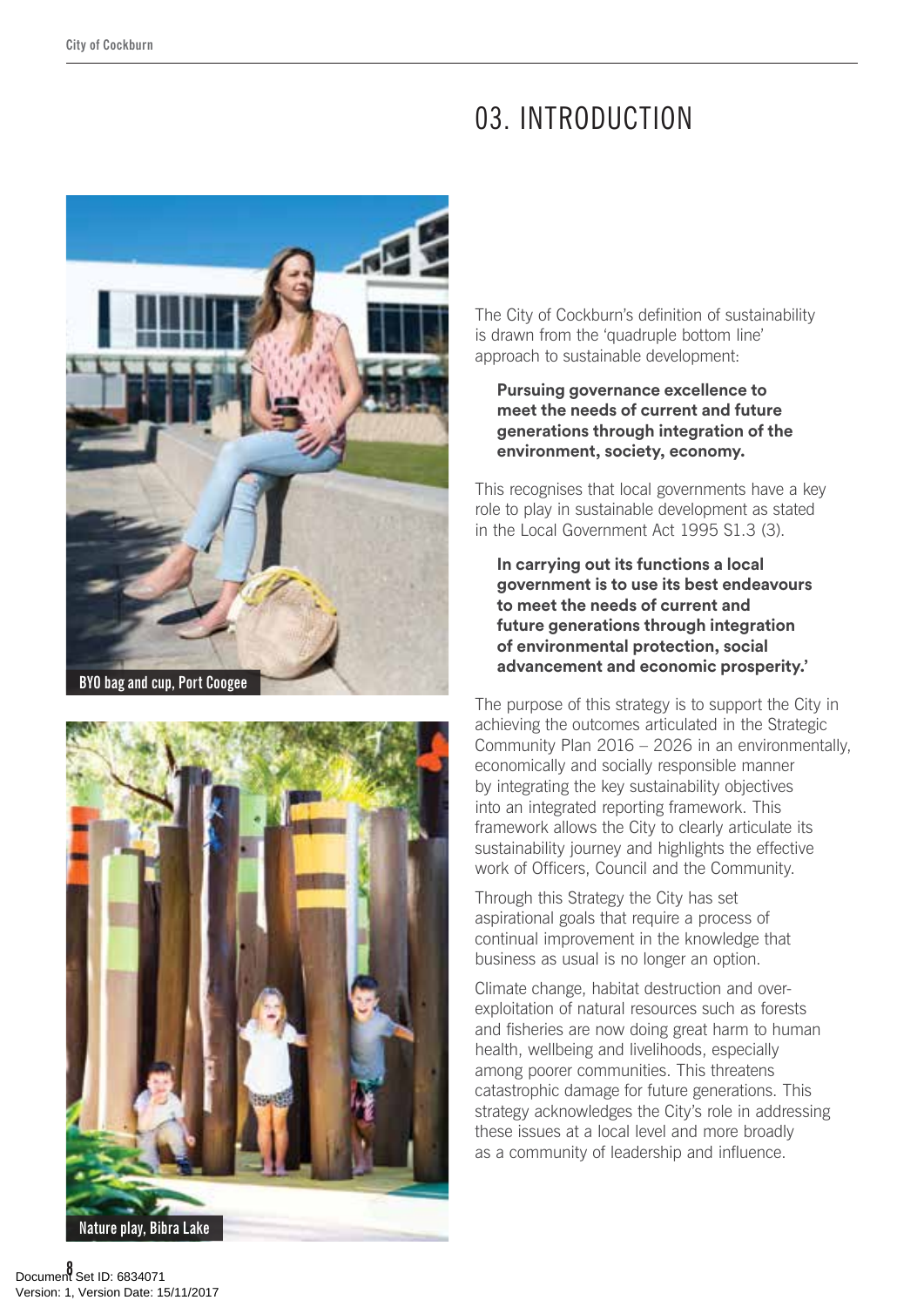Sustainability is a cross-disciplinary area of action which relies on both human behaviour and innovative technologies to address the impacts on the planet. Our accelerating production and consumption of goods and services is seeing us exceed the earth's resource limits.

The City acknowledges through this strategy that we, along with all other spheres of government, have a responsibility to work for the wellbeing of our communities and that without a focus on sustainability, we would be not be completely fulfilling that mandate.

Increasingly, the local government sector is recognising that there is a viable 'business case' for sustainability within organisations.

There is a deepening understanding that futureproofed assets, that are able to accommodate the changing nature of technology, products and infrastructure delivery, make good economic sense. Consequently, Councils are starting to factor long term, whole-of-life costs into procurement and planning processes.

Governments are also realising that there is reputational risk associated with environmental harm, and that a local government's social licence to operate is largely dependent on making responsible and defensible decisions.

In the 21st Century, this means making decisions that ensure that local government has the capacity to maintain its assets into the future and that this is not adversely impacted by the trade-off between making the lowest capital investment, over considering the best 'value-for-money' in the longer term.

In essence, sustainability is not about doing new or additional things – but rather about doing the things we already do in a different way. It acknowledges that there are specific cost efficiencies that can be realised through embedding sustainability in all business decisions – from reduced waste, water, energy and carbon emissions to increases in property values, ecological services value, liveability and social capital.

Embedding sustainability in decision making and community engagement can lead to resilient and regenerative cities and regions – and this is core business for local government. For these reasons, and many more, sustainability is increasingly being considered a central principle of how Council business is undertaken.

There are many benefits of adopting a sustainability mindset for the City of Cockburn. Some of the positive outcomes include:

#### **Healthier Environments and Communities**

- » Cleaner environments
- » Reduced air, water and terrestrial pollution
- » Reduced cost of waste disposal
- » Improved health for all (people, plants and animals).
- » Protection of Precious Resources and Natural Assets

#### **Protection of life supporting natural environments and systems**

- » Reduced resource consumption and waste
- » Reduced cost of waste disposal
- » Protection of water catchments and local wetlands.

#### **Economic Gains**

- » Cost savings and efficiencies in energy, water and materials
- » Growth in local innovative technologies and industries
- » Increasing community support for sustainable products and services
- » Future-proofed assets and infrastructure.

#### **Stronger Communities**

- » A unified vision for the future
- » Integrated and holistic decision making which meets the needs of all
- » Strengthened council, community and industry partnerships
- » Resilient and regenerative communities.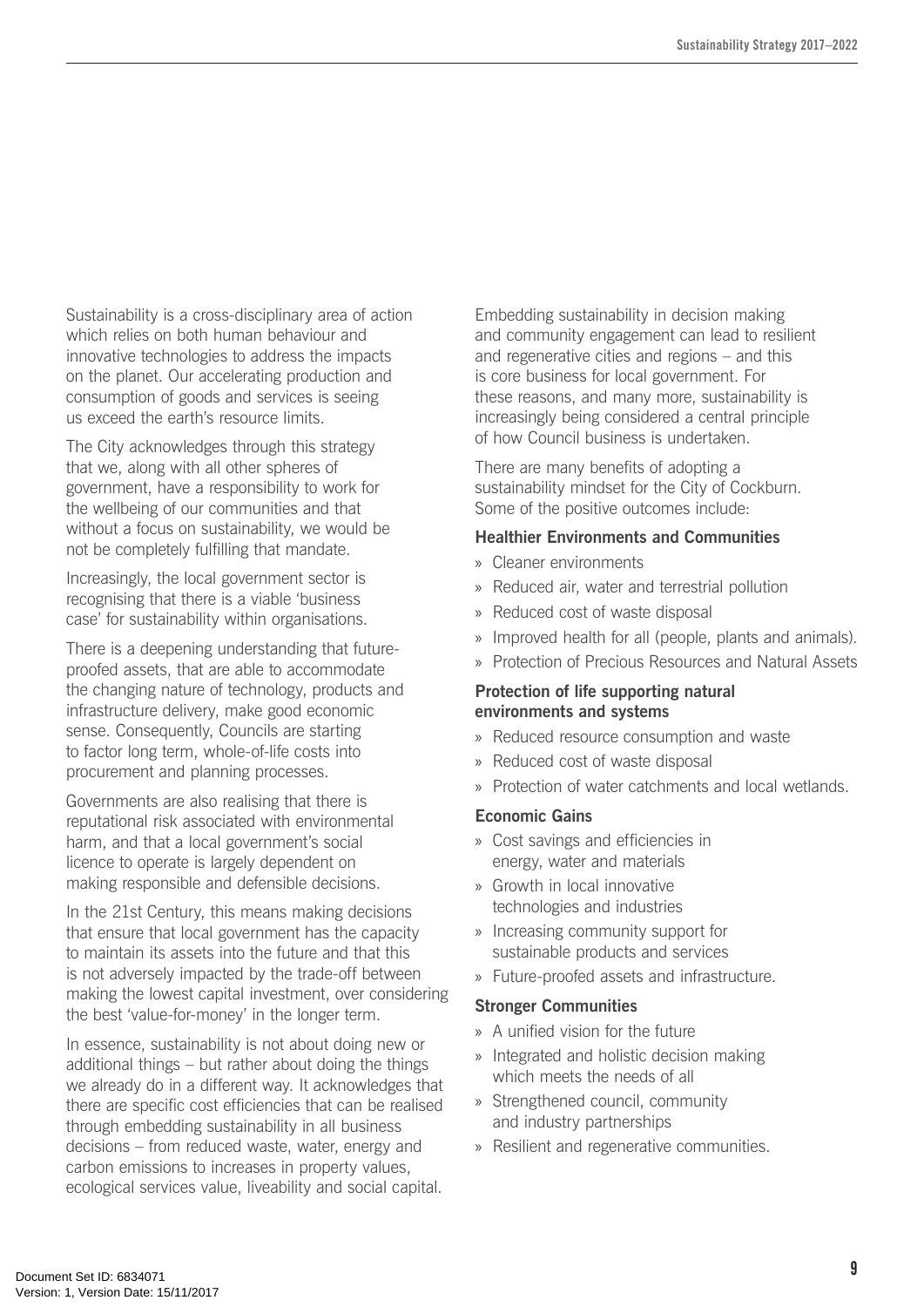### 04. ACHIEVEMENTS TO DATE

<span id="page-9-0"></span>

In 2006, the City of Cockburn adopted its first definition of sustainability and commenced a journey of actively pursuing sustainability outcomes.

In December 2011, the City developed a comprehensive integrated sustainability reporting framework and became the first local government in Western Australia to produce an annual State of Sustainability report.

In 2012 Cockburn was awarded Overall Winner for both the State and National, Keep Australia Beautiful, Australian Sustainable Cities Awards 2012.

Over the past decade the City has delivered a suite of successful sustainability programs including the popular sustainable living event series, EcoHomes project, industry development workshops, environmental and sustainability grants programs.

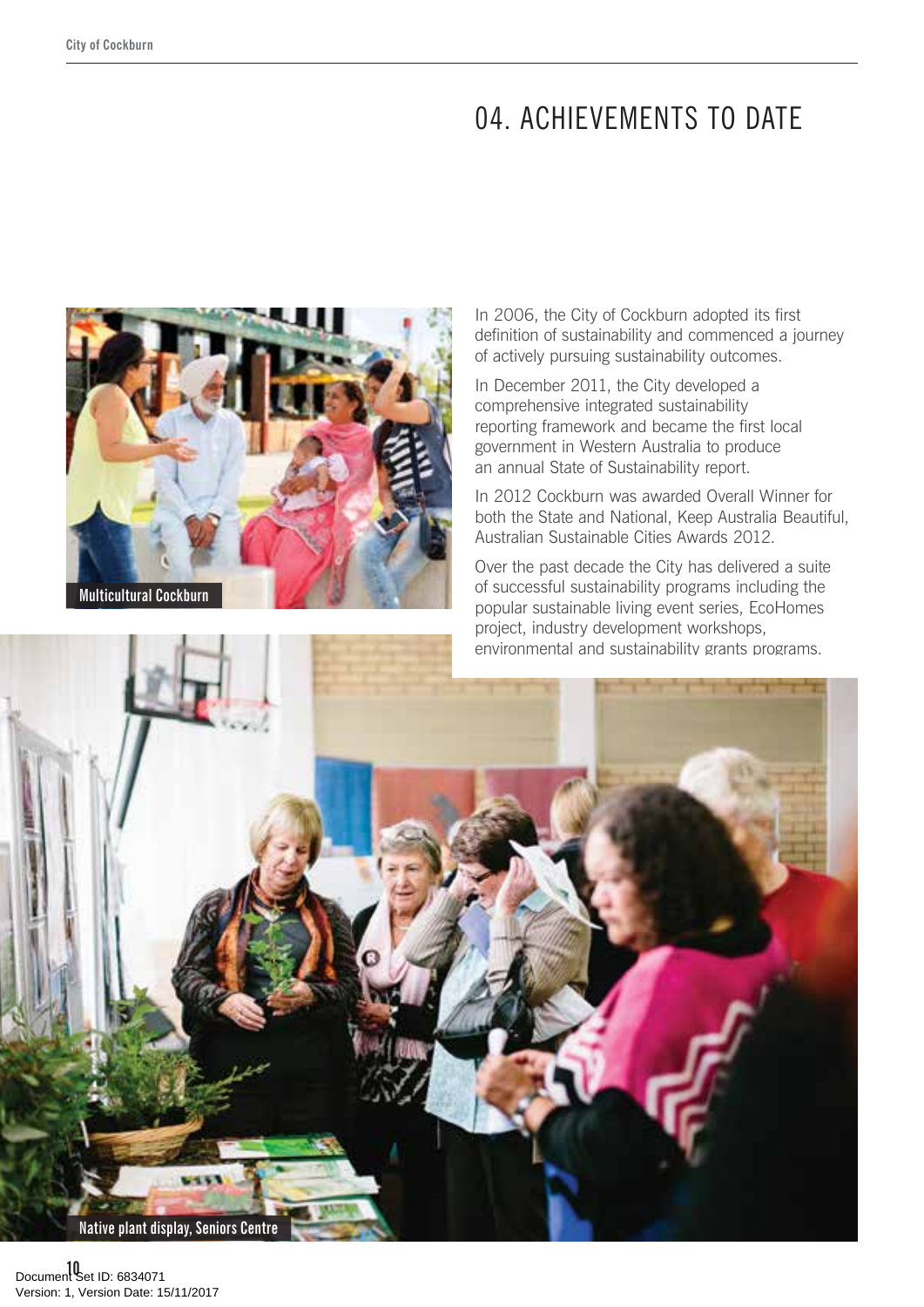### <span id="page-10-0"></span>05. GUIDING PRINCIPLES

Policy *SC37 - Sustainability*, articulates the City's commitment to taking an integrated approach to sustainability in planning, development and decision-making.

In order to realise the potential social, environmental and economic dividends that sustainability presents, this policy adopts six overarching principles. Similar principles to these are commonly agreed by a broad range of governments around the world as policy drivers on which best practice sustainability can be achieved.

The policy articulates Council's commitment to operating in a sustainable manner including limiting Council's exposure to increasing resource costs and managing financial and reputational risk. These principles form the underpinning ideology which supports the City of Cockburn's definition of sustainability, and its aspirations to move towards a sustainable society.

The City's guiding principles on sustainability, as outlined in SC37 Sustainability Policy are as follows:

#### **Integrated decision-making**

Consider both the long and short-term economic, environmental, community and ethical impacts of all decisions.

#### **Provide for equity within and between generations**

Consider the health, diversity and productivity of the environment when making decisions, and ensure it is conserved and enhanced for future generations.

#### **Conservation of biological diversity and ecological integrity**

Ensure that ecosystems services value is acknowledged and communicated and that the integrity of these systems is maintained.

#### **Act cautiously when there is a risk of serious or irreversible impacts on the environment or the community**

Consider the 'precautionary principle' when making decisions, namely, if there is a threat of serious or permanent environmental damage, lack of full scientific certainty should not be used as a reason for postponing measures to prevent environmental degradation.

#### **Recognise dimensions beyond our borders while concentrating on issues we can influence**

Consider the impacts of decisions on factors outside of our direct influence and seek regional, national and international knowledge on sustainability in order to ensure the currency, relevance and social responsibility of Council policy and strategy.

#### **Provide for broad public involvement on issues that affect the community**

Consider the need to engage individuals, communities, stakeholders and businesses and adopt open deliberations to build understanding of sustainability and foster collective responsibility.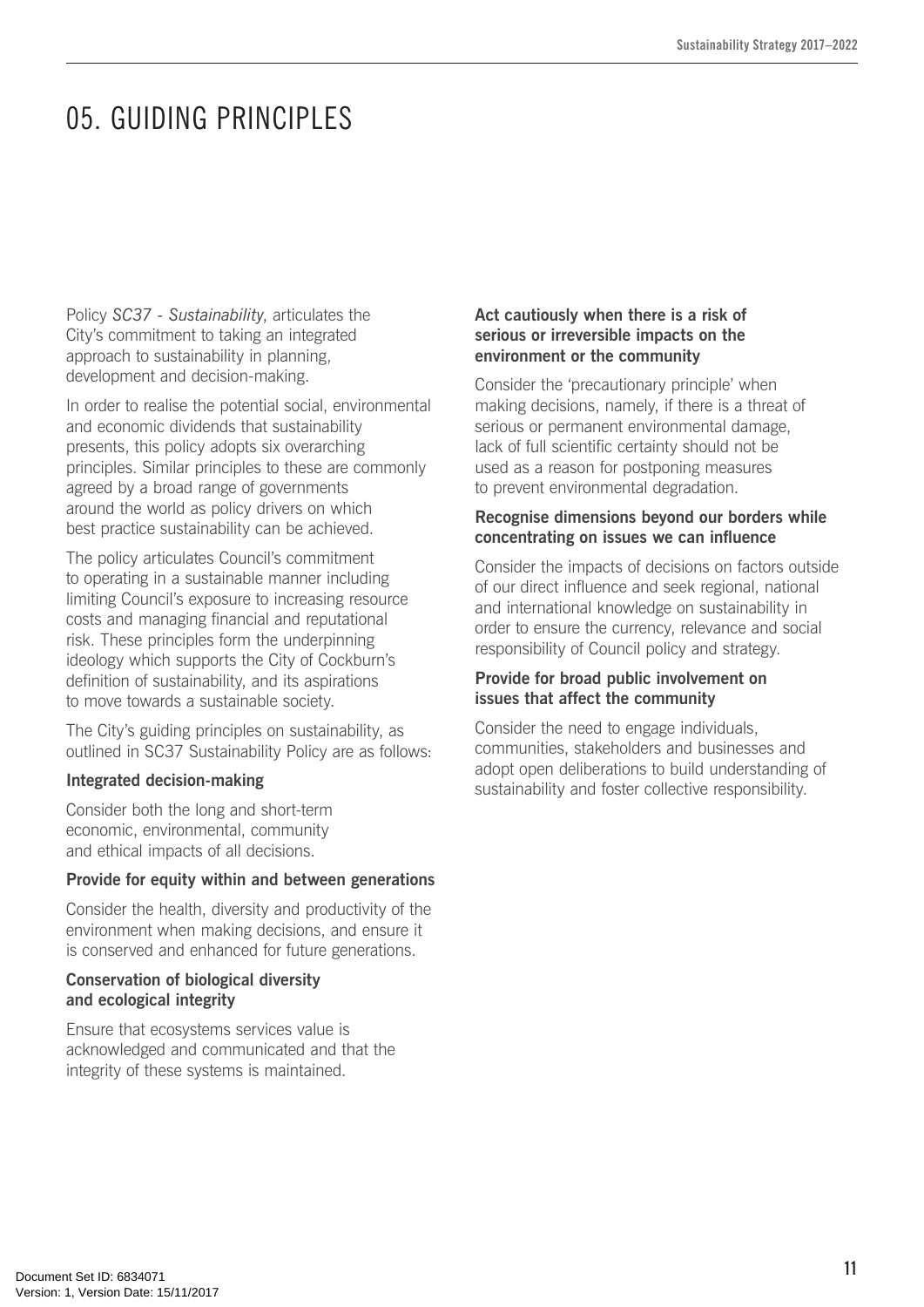### <span id="page-11-0"></span>06. STRATEGIC ALIGNMENT

#### **Strategic Community Plan 2016 -2026**

The Strategic Community Plan articulates the Council's overarching vision for where the City wishes to be in 2026. It includes five strategic themes for Cockburn, which are each accompanied by a vision and associated objectives.

These strategic themes are outlined below:

| City Growth                                           | planning for the population<br>growth of our City and<br>maintaining our strong<br>financial position                                                                    |
|-------------------------------------------------------|--------------------------------------------------------------------------------------------------------------------------------------------------------------------------|
| <b>Moving Around</b>                                  | facilitating safe, efficient,<br>connected and sustainable<br>movement around the City                                                                                   |
| Community,<br>Lifestyle &<br><b>Security</b>          | providing safe, attractive,<br>healthy programs and<br>infrastructure for a diverse<br>range of activity and people                                                      |
| Economic, Social<br>& Environmental<br>Responsibility | enabling a sustainable<br>future economically, socially<br>and environmentally;<br>including business activity,<br>job opportunities and<br>sustainable use of resources |
| Leading &<br>Listening                                | being accountable to our<br>community and engaging<br>through multiple effective<br>communication channels                                                               |

There are 16 sustainability related objectives in the Strategic Community Plan, which form the basis of the Sustainability Strategy. These in turn influence the development of specific business unit KPIs and targets as outlined in the corresponding Action Plan.

The Sustainability Strategy enables a clear pathway to best practice and provides business managers with a simple reporting mechanism to capture their progress towards these long term targets on an annual basis.

It is to be noted that while there are few entirely 'new' targets or KPIs articulated in the strategy, it focusses solidly on doing what we do, better. The alignment of our strategic documents allows us to focus on ensuring that the services that we deliver to our community are provided with a view to present and future sustainability and that the decisions we make around them reflect this ethos.

It is our expectation that all City staff will take an innovative approach to ensuring that principles of sustainability are integrated into decision-making, and that our achievement of our targets integrates contemporary technologies and approaches where these can enable best practice outcomes.

#### **Long Term Financial Plan and Corporate Business Plan**

The Long Term Financial Plan 2016/17 – 2025/26 details what is proposed over the next ten years as a means of ensuring the City's financial position. The underlying strategy of the Plan is financial sustainability to ensure community assets and services can be maintained and provided by Council at a reasonable cost to the community.

Financial sustainability means maintaining assets and delivering services that satisfy the community while respecting principles of inter-generational equity. In essence Council seeks to maintain a strong cash position so it can remain financially sustainable in the short, medium and long term.

The Corporate Business Plan provides the operational link between the City's Strategic Community Plan and Long Term Financial Plan. From these planning processes, annual budgets are developed for specific projects to achieve the Strategic Community Plan objectives. The City reports its achievements including a summary of the State of Sustainability to residents in its Annual Report.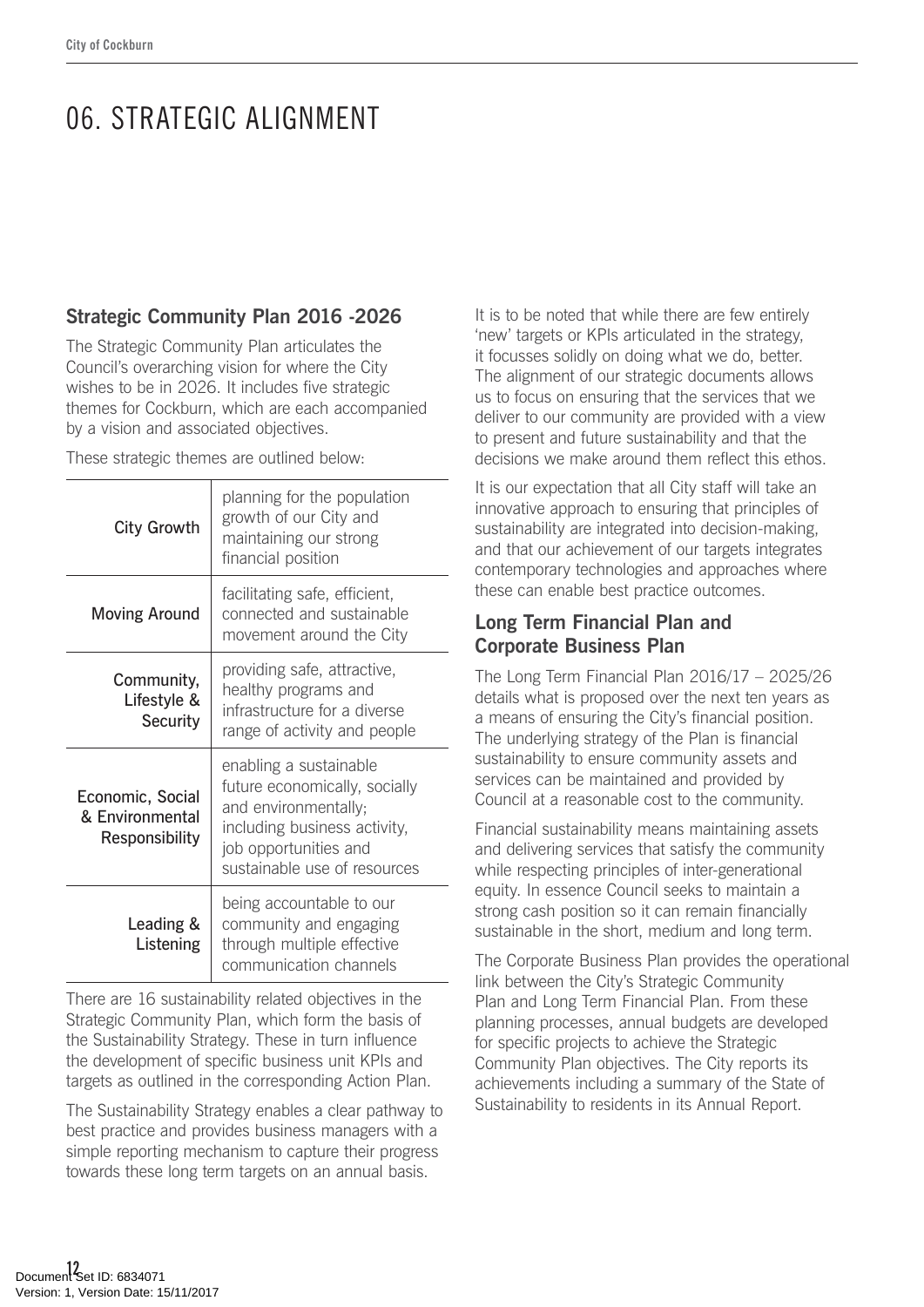#### **Other Strategic Documents**

The Sustainability Strategy sets out the high level, measurable targets around key sustainability objectives, in particular, water conservation, waste minimisation, energy and emissions reduction, biodiversity and liveability.

While these targets are aspirational, they are also achievable, and are largely taken from existing plans and strategies which deal specifically with the key Strategic Community Plan objectives. As these are reviewed, they should give due consideration to the Integrated Reporting Framework for sustainability:

The relevant strategic documents are listed below:

- » Water Efficiency Action Plan 2016
- » Waste Management and Education Strategy 2013-23
- » Greenhouse Gas Emissions Reduction Strategy (2.0) 2011 - 2020
- » Natural Areas Management Strategy 2012-2020
- » Urban Forest Plan 2017- 2027
- » Community Development Strategy 2017 2020
- » Cultural Strategy 2016 2020
- » Communication Strategy and Action Plan 2012 – 2017
- » City of Cockburn Bicycle and Walking Network Plan 2016-2021

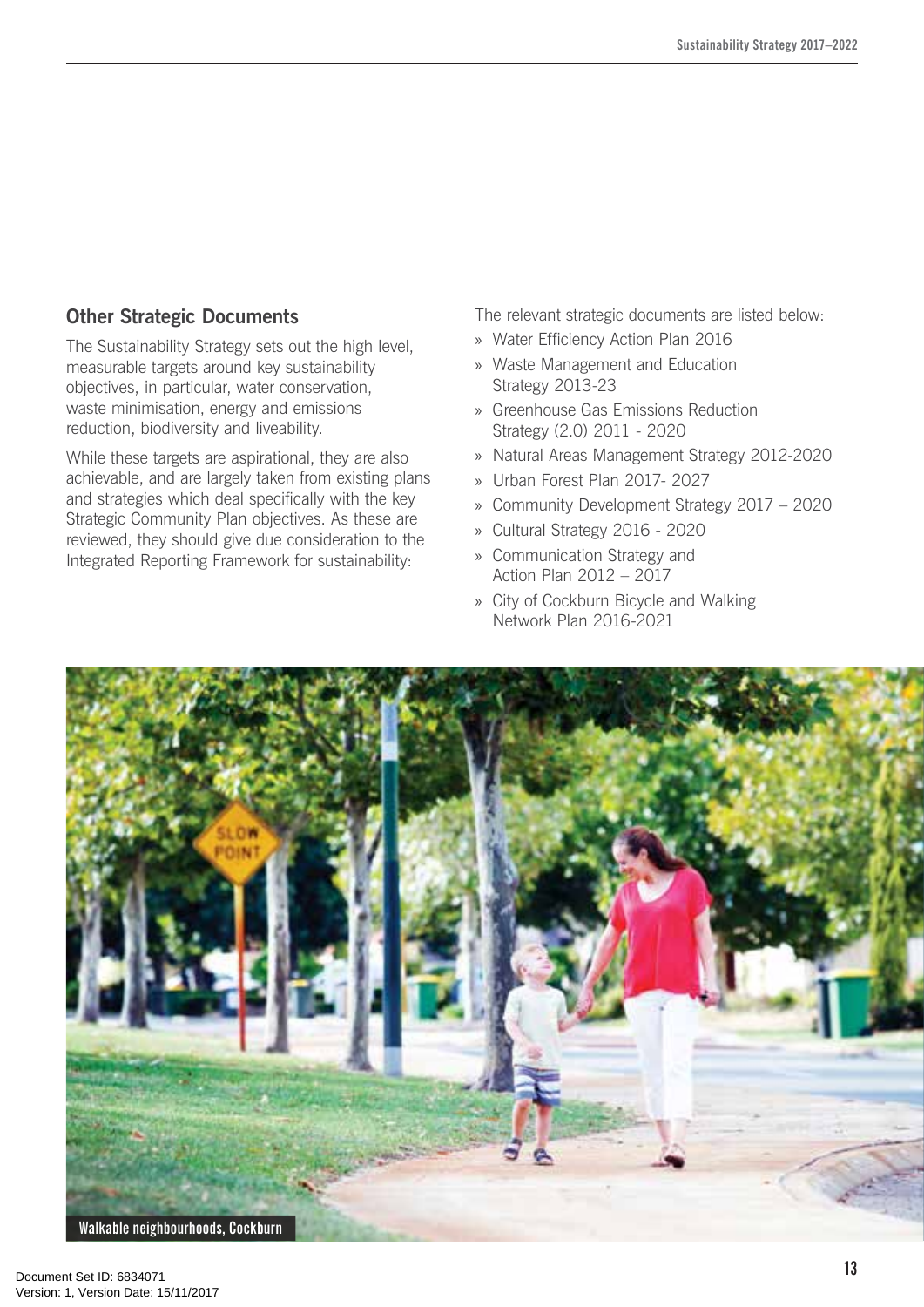### <span id="page-13-0"></span>07. HIGH LEVEL TARGETS

The City of Cockburn embraces a holistic and innovative approach to sustainability and has made a commitment to action in all dimensions of sustainability as they relate to local government.

This Strategy identifies high level targets across five key sustainability areas including water conservation, waste minimisation, energy and emissions reduction, biodiversity and liveability.

While these targets might not at first appear overly ambitious, in the context of a growth Council with a diverse population and commercial mix, this represents significant movement towards sustainable outcomes for Cockburn.

The majority of these targets fall within the 2022 time frame articulated by this Strategy. The City's population, related infrastructure and services are expected to grow by 17% within this time frame.

Each of these targets appears in strategic documents across the City. The KPIs set out in the corresponding Sustainability Action Plan 2017 – 2022 are the specific actions through which we will achieve these targets, and the annual State of Sustainability report the means by which we will report progress against these targets.



Document Set ID: 6834071 Version: 1, Version Date: 15/11/2017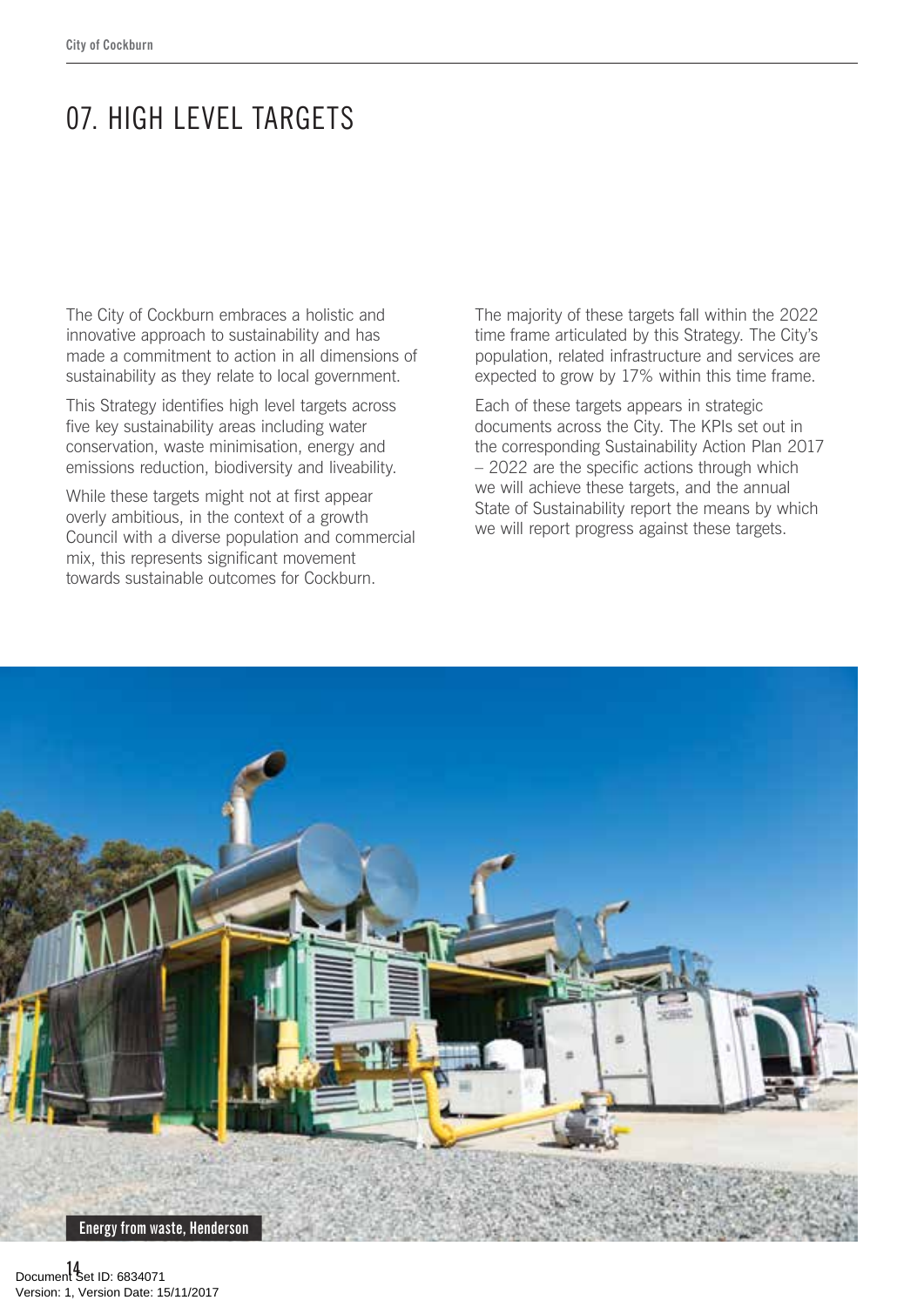### **Sustainability Targets**

| <b>Water Conservation</b>                | Maintain Waterwise Council status by achieving all water conservation<br>$\mathcal{Y}$<br>targets and actions identified in the Water Efficiency Action Plan 2016.                                                                                                                                                                                                                                                                                                        |
|------------------------------------------|---------------------------------------------------------------------------------------------------------------------------------------------------------------------------------------------------------------------------------------------------------------------------------------------------------------------------------------------------------------------------------------------------------------------------------------------------------------------------|
| <b>Waste Minimisation</b>                | 12% of waste to be recovered and diverted from landfill<br>$\gg$<br>at Henderson Waste Recovery Park, per annum<br>100% rollout of the Garden Waste Bin program across Cockburn by 2020<br>$\mathcal{Y}$<br>Ongoing commitment to 10% waste recovery<br>$\rangle$<br>from the Bulk Junk Verge collection.                                                                                                                                                                 |
| <b>Energy and Emissions</b><br>Reduction | » 20% renewable energy generation by 2020<br>Ongoing commitment to the Zero Emissions Fleet<br>$\rangle$<br>Electricity and gas emissions to be 20% below 2008/09 levels, by 2020<br>$\rangle$<br>» Western Power Street Lighting emissions to be<br>10% below 2008/09 levels, by 2020<br>Waste Emissions to be no more than 45% above 2008/09<br>levels, by 2020 at Henderson Waste Recovery Park.                                                                       |
| <b>Biodiversity targets</b>              | » Complete 2.5 hectares of revegetation annually with an emphasis<br>on enhancing ecological corridors linking natural areas<br>» Vegetation in good or better condition is increasing<br>against base year figure of 62% in 2010<br>Increase canopy cover of Urban Forest to 18% by 2027.<br>$\rangle$                                                                                                                                                                   |
| Liveability and<br><b>Social Capital</b> | » 100% of structure plans comply with the elements<br>of Liveable Neighbourhoods Design Code<br>» 85% of Co-safe call outs are responded to within 15 minutes,<br>helping residents feel safer in our communities<br>» To reduce our percentage of overweight and obese adults to be less<br>than or equal to the WA State average in 2018 and beyond<br>» 9500m <sup>2</sup> of new pathways and cycleways constructed<br>per annum to facilitate sustainable transport. |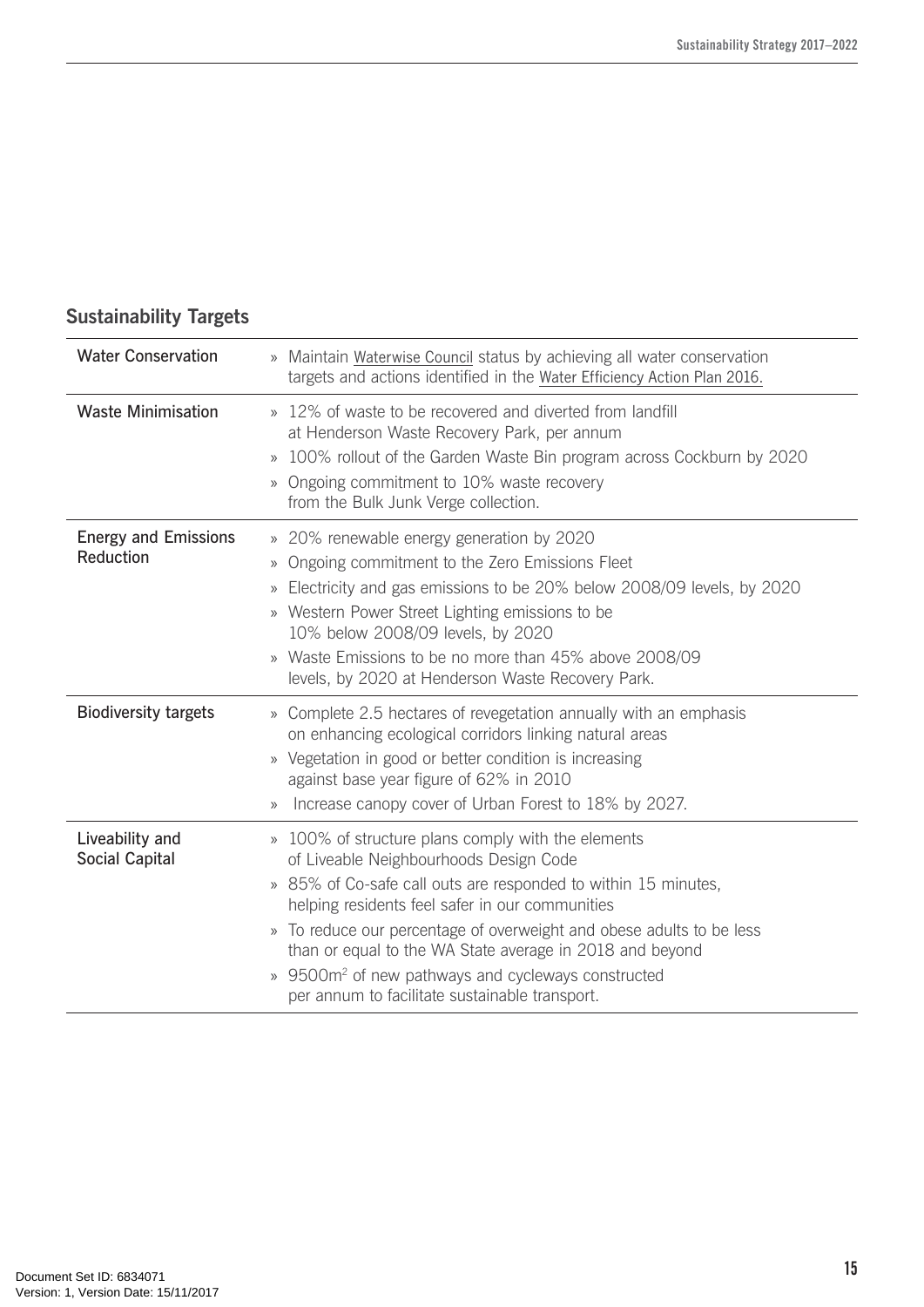### <span id="page-15-0"></span>08. SUSTAINABILITY OBJECTIVES



There are 16 sustainability related objectives articulated in the City of Cockburn Strategic Community Plan 2016 – 2026 (SCP) which reflect the priorities of our community.

The objectives form the basis of this strategy and have been aligned to the four sustainability themes (Governance, Environment, Society, and Economy) as well as the sustainability principles from Policy SC37 which guide the City's decisionmaking. A specific numbering format has been applied to the objectives (i.e. GOV1, ENV 2) and is used consistently in the Sustainability Action Plan and State of Sustainability reports to enable ease of identification and benchmark reporting.



Bushland revegetation program, Bibra Lake

**16**<br>**16834071** Document Set ID: 6834071 Version: 1, Version Date: 15/11/2017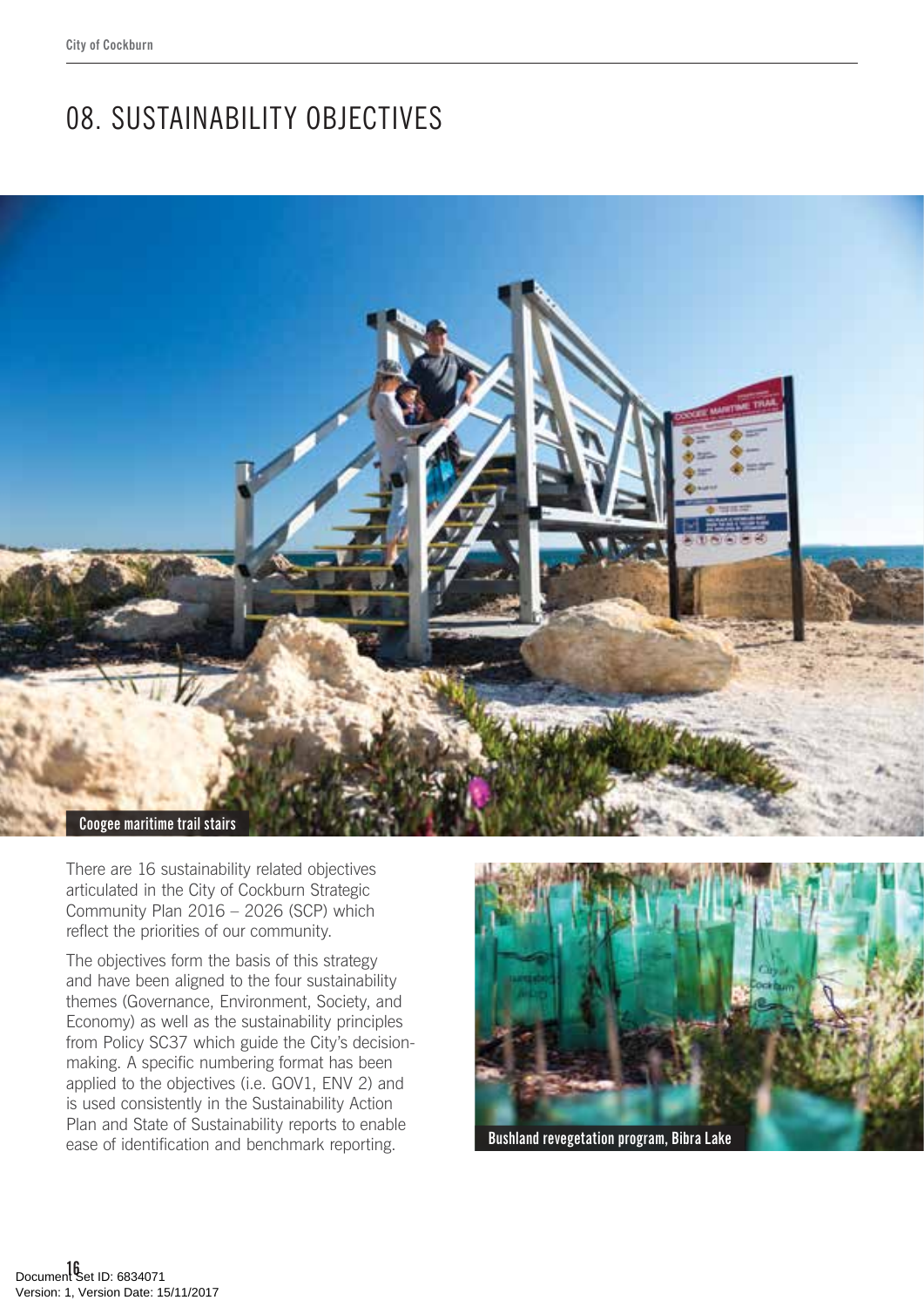| <b>Sustainability</b><br><b>Theme</b>                                                                                                                                                                                | Policy SC37 -<br>guiding principles                                                                     | <b>Sustainability</b><br><b>Strategy No.</b>                                                                                                         | <b>SCP Strategic Objectives</b>                                                                                                                                    |
|----------------------------------------------------------------------------------------------------------------------------------------------------------------------------------------------------------------------|---------------------------------------------------------------------------------------------------------|------------------------------------------------------------------------------------------------------------------------------------------------------|--------------------------------------------------------------------------------------------------------------------------------------------------------------------|
| » Integrated decision-<br>Governance<br>making.<br>» Provide for equity<br>within and between<br>generations.<br>Provide for broad<br>$\mathcal{D}$<br>public involvement<br>on issues that affect<br>the community. |                                                                                                         | GOV <sub>1</sub>                                                                                                                                     | Deliver sustainable governance through<br>transparent and robust policy and processes.                                                                             |
|                                                                                                                                                                                                                      |                                                                                                         | GOV <sub>2</sub>                                                                                                                                     | Provide for community facilities and civic<br>infrastructure in a planned and sustainable<br>manner, including administration,<br>operations and waste management. |
|                                                                                                                                                                                                                      | GOV <sub>3</sub>                                                                                        | Identify gaps and take action to<br>extend the coverage of the cycle way,<br>footpath and trail networks.                                            |                                                                                                                                                                    |
|                                                                                                                                                                                                                      |                                                                                                         | GOV <sub>4</sub>                                                                                                                                     | Advocate for improvements to public<br>transport, especially bus transport.                                                                                        |
| <b>Environment</b><br>» Integrated decision-<br>making.<br>Provide for equity<br>$\mathcal{V}$<br>within and between                                                                                                 | ENV <sub>1</sub>                                                                                        | Sustainably manage our environment<br>by protecting, managing and enhancing<br>our unique natural resources and<br>minimising risks to human health. |                                                                                                                                                                    |
|                                                                                                                                                                                                                      | generations<br>» Conservation of<br>biological diversity and<br>ecological integrity.                   | ENV <sub>2</sub>                                                                                                                                     | Improve the appearance of streetscapes,<br>especially with trees suitable for shade.                                                                               |
|                                                                                                                                                                                                                      | » Act cautiously<br>when there is a<br>risk of serious or<br>irreversible impacts<br>on the environment | ENV <sub>3</sub>                                                                                                                                     | Improve water efficiency, energy<br>efficiency and waste management within<br>the City's buildings and facilities and<br>more broadly in our community.            |
|                                                                                                                                                                                                                      | or the community.                                                                                       | ENV <sub>4</sub>                                                                                                                                     | Further develop adaptation actions<br>including planning; infrastructure and<br>ecological management to reduce adverse<br>outcomes arising from climate change.   |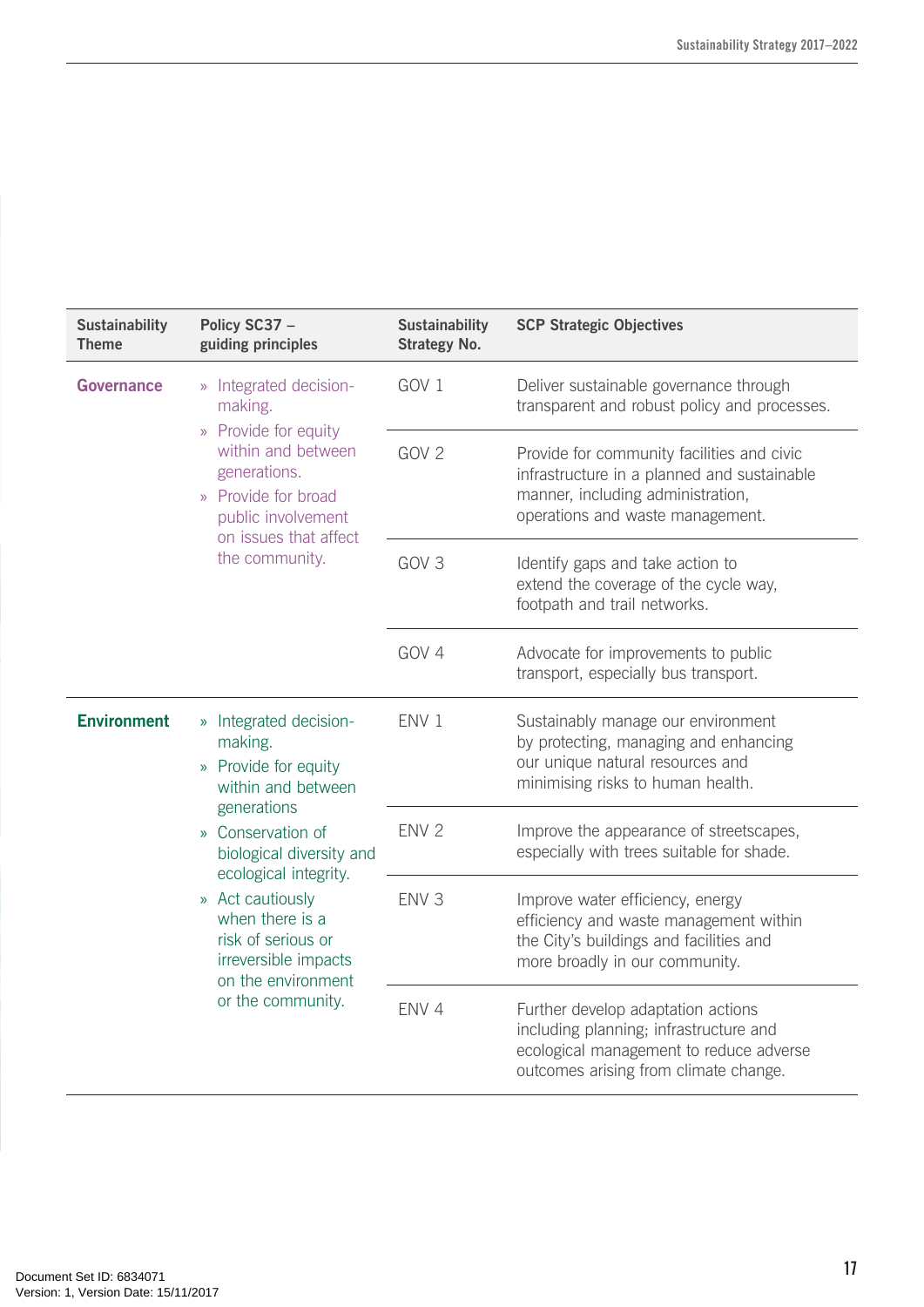### 08. SUSTAINABILITY OBJECTIVES cont.

| <b>Sustainability</b><br><b>Theme</b>                                                                                                                                                                                                                          | Policy SC37 -<br>guiding principles                                                                                                                       | <b>Sustainability</b><br><b>Strategy No.</b>                                                                       | <b>SCP Strategic Objectives</b>                                                                                                                                                     |
|----------------------------------------------------------------------------------------------------------------------------------------------------------------------------------------------------------------------------------------------------------------|-----------------------------------------------------------------------------------------------------------------------------------------------------------|--------------------------------------------------------------------------------------------------------------------|-------------------------------------------------------------------------------------------------------------------------------------------------------------------------------------|
| <b>Society</b><br>Integrated decision-<br>making<br>Provide for broad<br>$\mathbf{v}$<br>public involvement<br>on issues that affect<br>the community<br>» Recognise dimensions<br>beyond our borders<br>while concentrating<br>on issues we<br>can influence. |                                                                                                                                                           | SOC <sub>1</sub>                                                                                                   | Continue to recognise and celebrate<br>the significance of cultural, social<br>and built heritage including local<br>indigenous and multicultural groups.                           |
|                                                                                                                                                                                                                                                                |                                                                                                                                                           | SOC <sub>2</sub>                                                                                                   | Continue revitalisation of older urban<br>areas to cater for population growth<br>and take account of social changes<br>such as changing household types.                           |
|                                                                                                                                                                                                                                                                | SOC <sub>3</sub>                                                                                                                                          | Listen to and engage with our residents,<br>business community and ratepayers<br>with greater use of social media. |                                                                                                                                                                                     |
|                                                                                                                                                                                                                                                                |                                                                                                                                                           | SOC <sub>4</sub>                                                                                                   | Ensure growing high density living<br>is balanced with the provision of<br>open space and social spaces.                                                                            |
| <b>Economy</b>                                                                                                                                                                                                                                                 | Integrated decision-<br>$\mathcal{D}$<br>making.<br>» Recognise dimensions<br>beyond our borders<br>while concentrating<br>on issues we<br>can influence. | ECO <sub>1</sub>                                                                                                   | Strengthen our regional collaboration to<br>achieve sustainable economic outcomes.<br>Ensure advocacy for funding and promote a<br>unified position on regional strategic projects. |
|                                                                                                                                                                                                                                                                |                                                                                                                                                           | ECO <sub>2</sub>                                                                                                   | Ensure sound long term financial<br>management and deliver value for money.                                                                                                         |
|                                                                                                                                                                                                                                                                |                                                                                                                                                           | ECO <sub>3</sub>                                                                                                   | Create opportunities for community, business<br>and industry to establish and thrive.                                                                                               |
|                                                                                                                                                                                                                                                                |                                                                                                                                                           | ECO <sub>4</sub>                                                                                                   | Increase local employment and<br>career opportunities across a range<br>of different employment areas.                                                                              |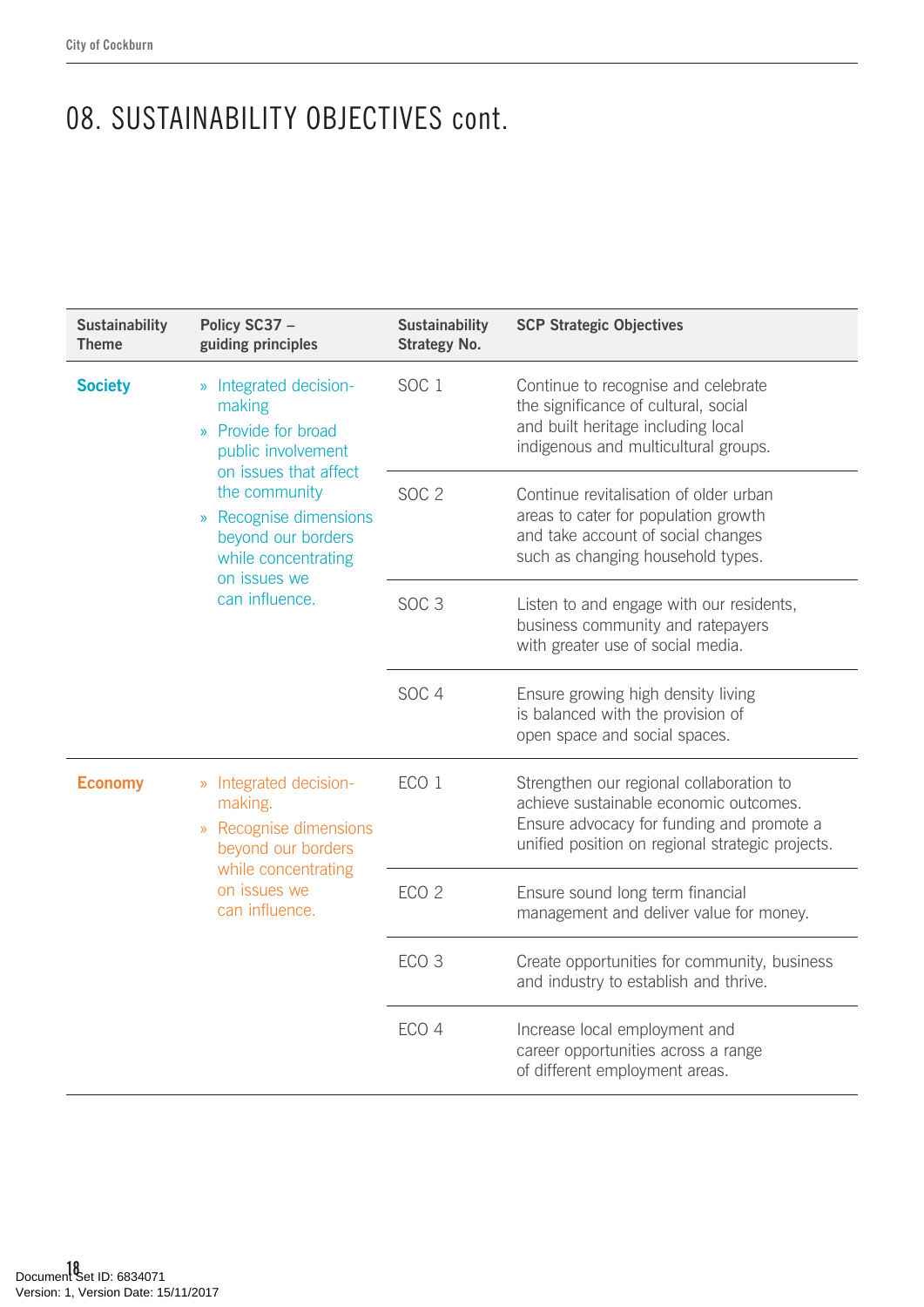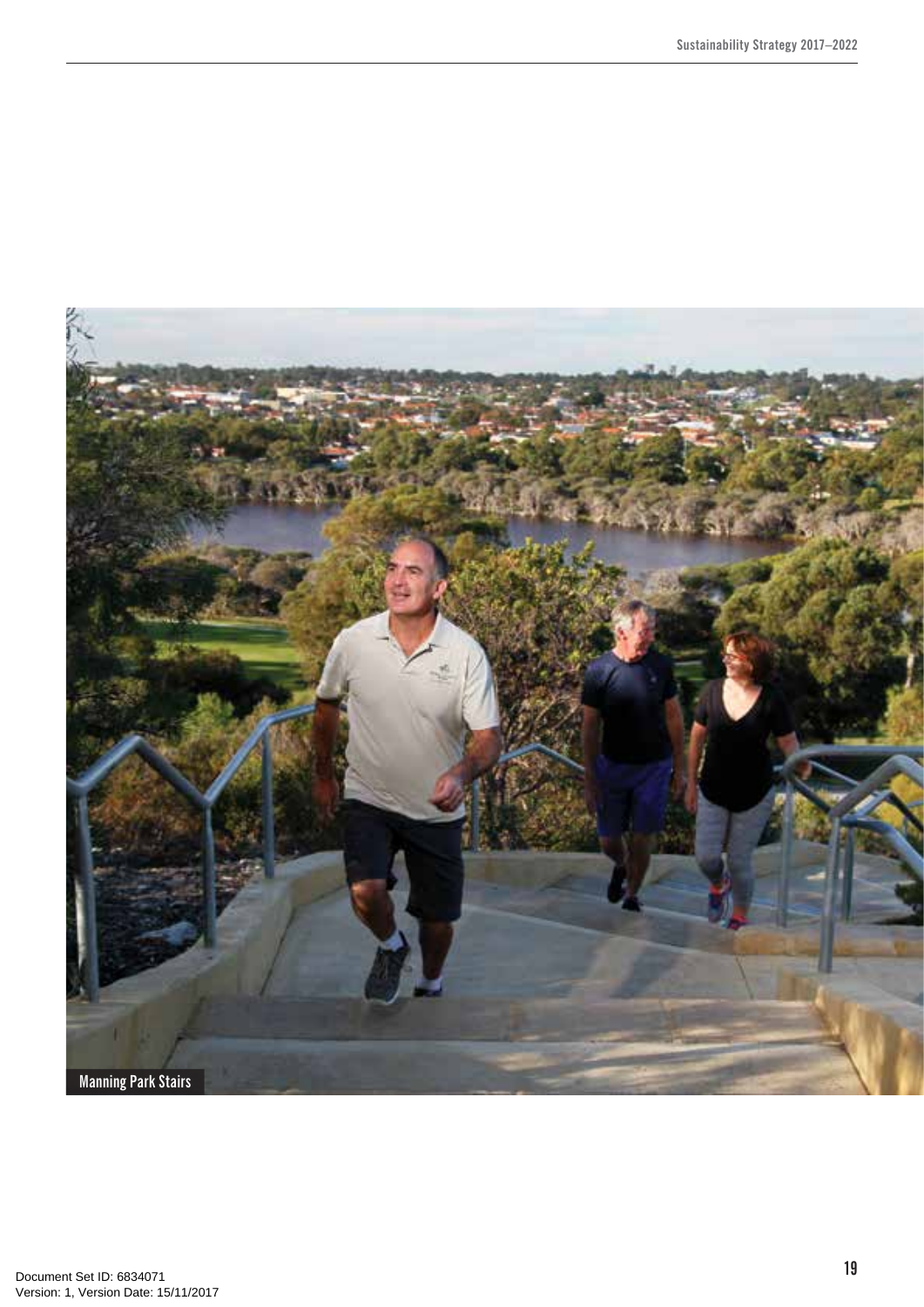### <span id="page-19-0"></span>09. INTEGRATED REPORTING PLATFORM

The Sustainability Strategy is set within the context of a broader Integrated Reporting Platform, which provides the framework for sustainability planning, monitoring and reporting.

The hierarchy of documentation is outlined here:

#### **Strategic Community Plan 2016- 2026**

Sets the City's direction for 2026 based around five strategic objectives for Cockburn.

#### **Policy SC37 – Sustainability**

Provides a set of 6 high-level principles to guide the City's decision-making processes.

#### **Sustainability Strategy 2017 – 2022**

Identifies the Integrated Reporting Platform and articulates the City's 16 sustainability objectives.

#### **Sustainability Action Plan 2017 – 2022**

77 KPI's set to achieve to the City's sustainability objectives

#### **State of Sustainability Report (Annual)**

Annual progress report that provides a balanced representation on the City's sustainability performance.

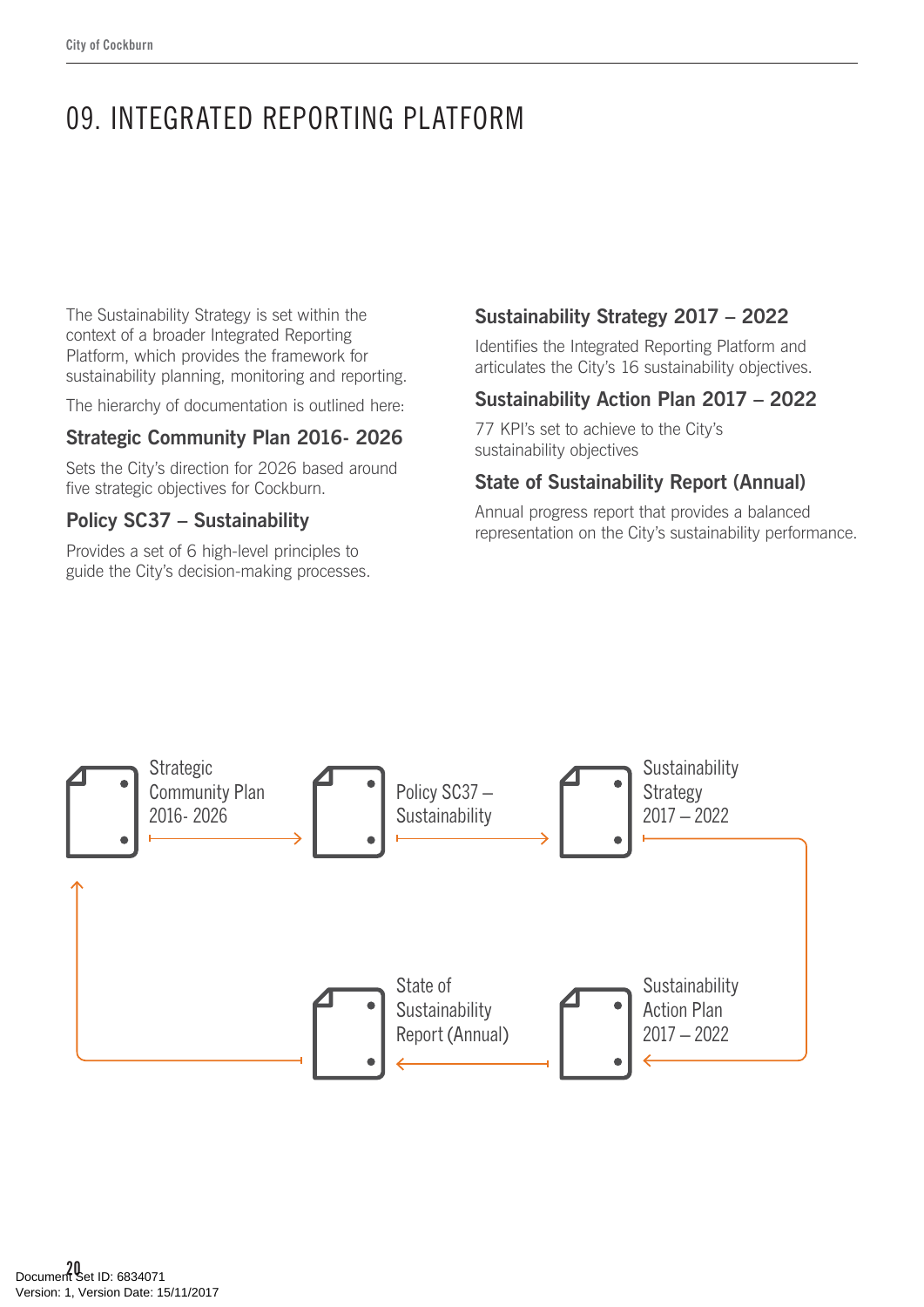#### **Sustainability Action Planning**

Measurable targets and Key Performance Indicators (KPIs) are set by the Strategic Business Managers Group to support the City in achieving the sustainability outcomes articulated in the Strategic Community Plan. The KPIs are directly aligned to the Corporate Business Plan and culminate in the Sustainability Action Plan.

The City models its KPIs on the SMART principles to ensure they are Specific, Measurable, Achievable, Realistic and Timely. Each KPI is allocated a number consistent with the Sustainability objective numbering identified in this strategy (i.e. GOV 1.1).

#### **Annual Sustainability Reporting**

The State of Sustainability (SoS) report is released each year to track progress towards the agreed targets set out in the Strategy and Action Plan. This annual reporting process allows the City to assess any gaps or resourcing issues in time for the following year's budget.

A summary of performance, whether positive or negative, is included in the City's Annual Report enabling transparency and accountability on the City's contributions towards the goal of best practice sustainable development.

#### **Quadrennial Review**

The Sustainability Policy, Strategy and Action Plan are reviewed on a four yearly basis to align with the Strategic Community Plan.

| Document                        | <b>Reporting and Review</b>                      |
|---------------------------------|--------------------------------------------------|
| State of<br>Sustainability      | Annual progress report<br>2018, 2019, 2020, 2021 |
| Policy SC37 -<br>Sustainability | 2022                                             |
| Strategy                        | 2022                                             |
| Action Plan                     | 2022                                             |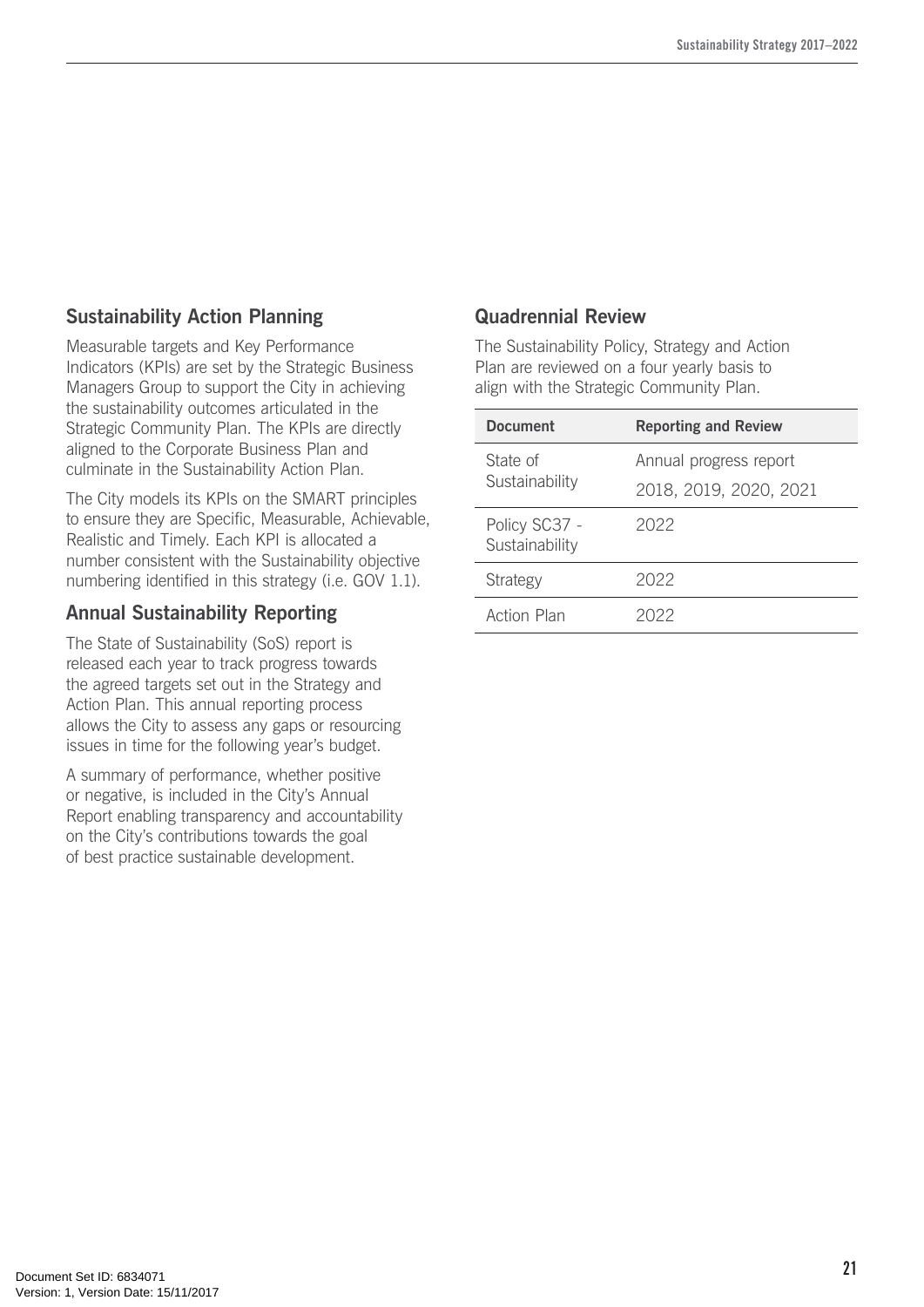## **Notes**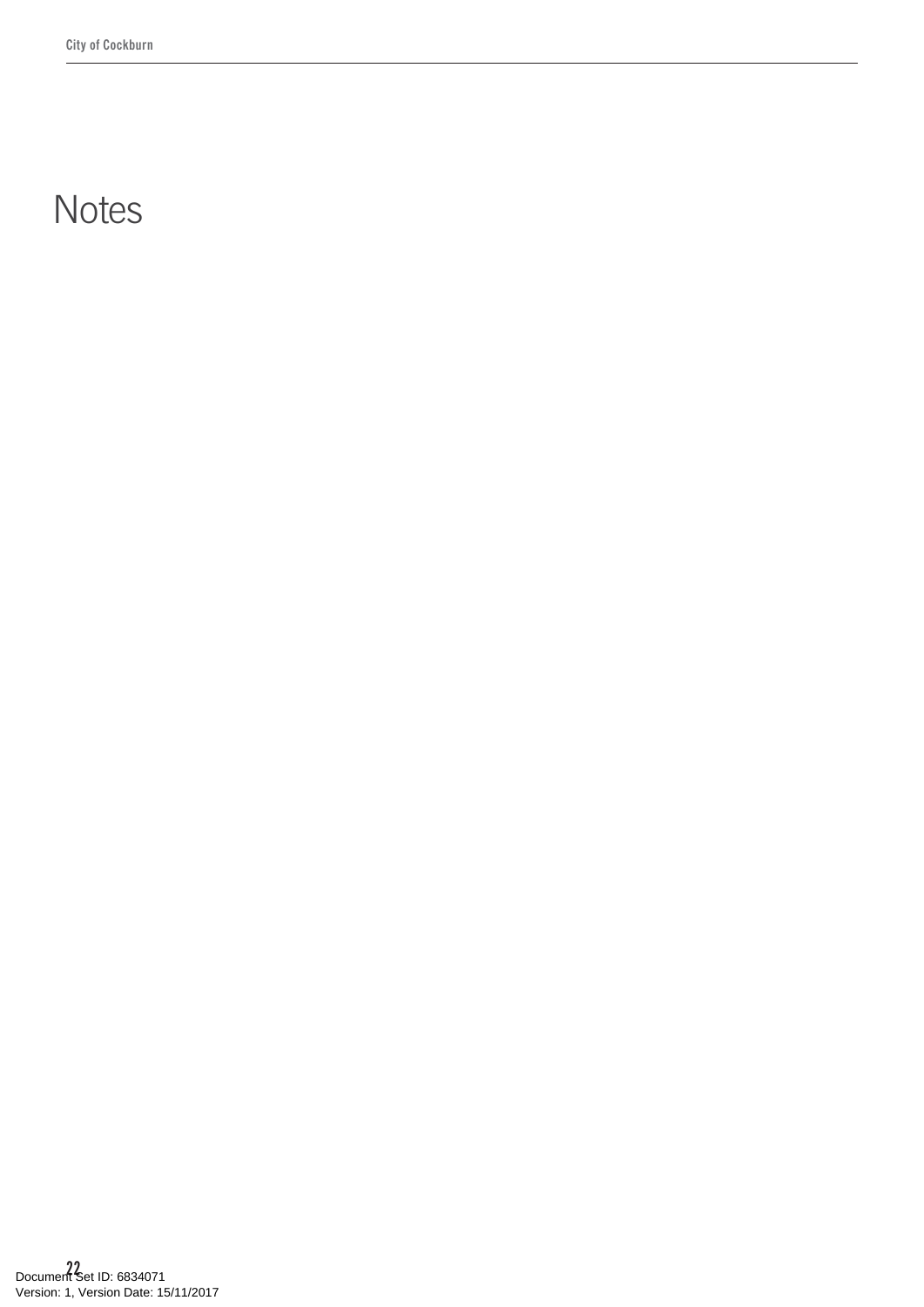Document Set ID: 6834071<br>Version: 1, Version Date: 15/11/2017